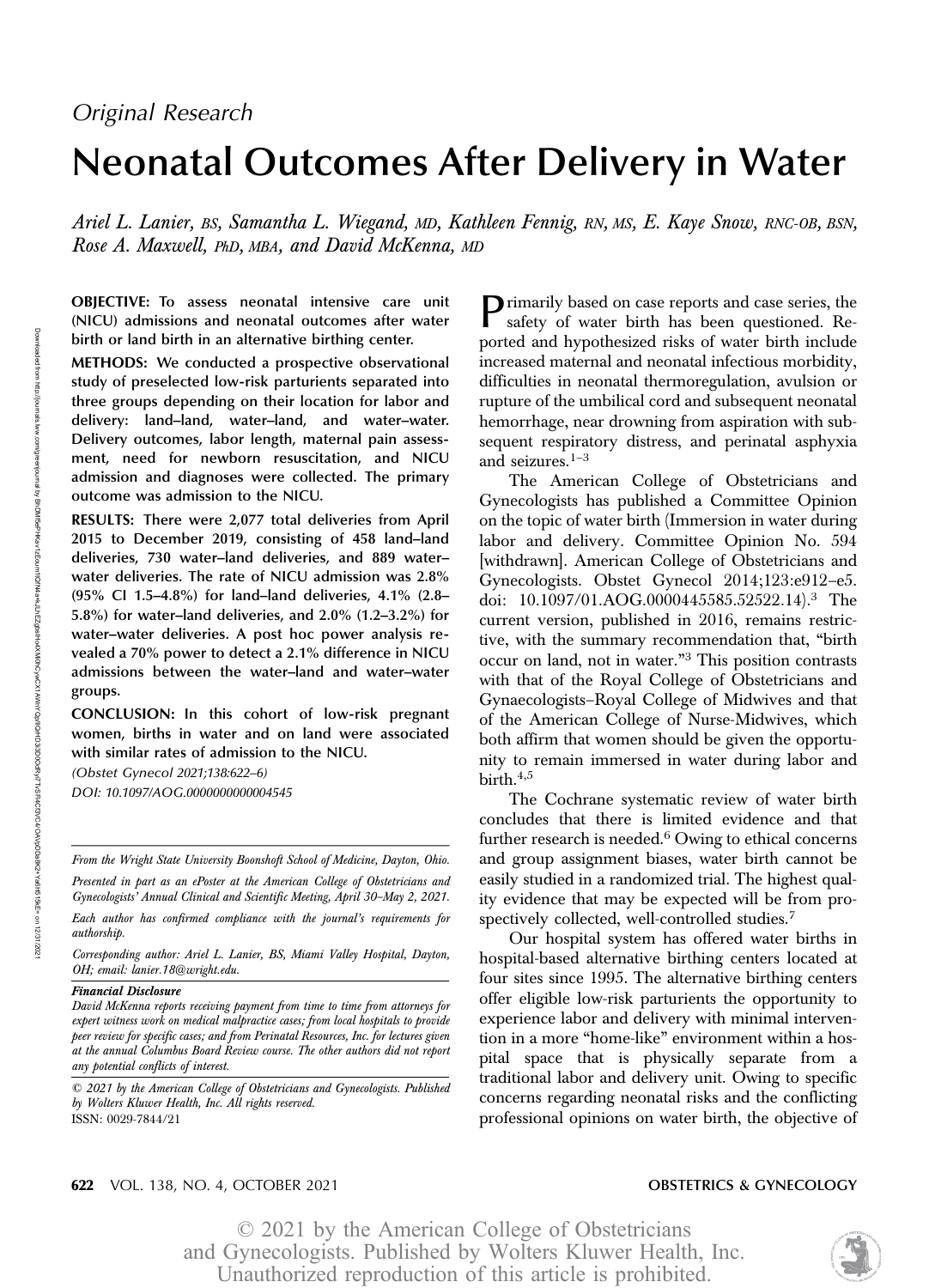our study was to compare neonatal intensive care unit (NICU) admissions and neonatal outcomes after water birth with outcomes of birth out of the water ("land") in our alternative birthing centers.

# METHODS

This was a prospective observational study; institutional review board approval came from the Wright State University Institutional Review Board. Written informed consent was obtained for data collection on admission to the alternative birthing center, regardless of the woman's desire for delivery location (water or land). The alternative birthing center requirements include preselection of low-risk parturients (Appendix 1, available online at [http://links.lww.com/AOG/](http://links.lww.com/AOG/C427) [C427\)](http://links.lww.com/AOG/C427), it is accredited by the Commission for the Accreditation of Birth Centers. Neither pharmacologic nor neuraxial labor analgesia are provided for labor and delivery. Fetal heart rate monitoring was per a standard intermittent monitoring protocol.<sup>8</sup> Briefly, the fetal heart rate was determined by a handheld Doppler device for 15–60 seconds at 15–30 minute intervals before, during, and after a contraction during the active phase of labor and at 5-minute intervals during the second stage. In addition, women who desired a water birth consented to exit the tub if advised to do so by their caregiver. Additional provisions for water birth can be found in Appendix 1 (<http://links.lww.com/AOG/C427>). Most labors and deliveries were managed by certified nurse-midwives and, rarely, by resident and attending physicians. The hydrotherapy and delivery tubs (SANIJET Pipeless Hydromassage System) underwent standard contemporary sterilization procedures between uses and weekly if not used, using a bleach germicidal cleaner.

Women were categorized into three groups based on where the first and second stage of labor occurred: those who labored and delivered on land (land–land), those who labored in water and delivered on land (water–land), and those who labored and delivered in water (water–water). Water birth occurred only in the alternative birthing center. Women who were initially admitted to the alternative birthing center then transferred to the labor and delivery department had the option of continuing hydrotherapy in smaller tubs located in labor and delivery without water birth. Women who spent any time during the first stage of labor immersed in the labor and delivery tub were assigned to one of the two water labor groups. The delivery assignment group (land or water) was based on where the second stage was completed. All patients in the study had immediate access to emergency obstetric and neonatal care. The alternative birthing

centers are located on the same hospital floor as the traditional labor and delivery unit, with prompt access to obstetric interventions or cesarean delivery achieved by transport by ambulation, wheelchair, or gurney.

Demographic and birth outcome data were extracted from the electronic medical record at the time of delivery and neonatal discharge. Maternal body mass index (BMI, calculated as weight in kilograms divided by height in meters squared) was evaluated as a continuous variable and as a discrete variable (30 or higher or less than 30). Low Apgar score was defined as less than 7 at 5 minutes. The length of labor was calculated from the time of admission to completion of the second stage. Maternal pain assessment was obtained by a written survey given to the mother as soon after delivery as feasible. Overall pain and the worst pain were rated on a scale from 1 to 10, with 10 being the highest. Perineal lacerations were counted when a first-degree or higher laceration was noted. Maternal race was assessed to identify existing disparities. Race was self-identified at the time of initial hospital registration. The options for self-selection of race are Caucasian, Black or African American, Native Hawaiian, Other Pacific Islander, and Patient declined to answer or Unreported. In addition, patients have the option to identify their ethnicity as Hispanic or Latina.

The primary outcome was NICU admission. There was insufficient historical data on the frequency of adverse neonatal outcomes to conduct an a priori power analysis. Instead, an enrollment goal of approximately 1,000 water–water births was chosen. Planned interim analyses were conducted after 200 and 600 water births, and this report represents the third analysis. Data were collected by observation and questionnaires. Data were summarized using Microsoft Excel, with continuous data expressed as mean  $(95\% \text{ CI})$  and binary data expressed as n  $(\%)$   $(95\% \text{ CI})$ of the calculated percentages). Because the groups were self-selected, statistical comparisons were not made among groups.

All NICU admissions were evaluated and categorized into one of three groups: infectious morbidity, respiratory morbidity, and other. Infectious morbidity consisted of rule out sepsis, clinical or culture-proven sepsis, and inadequate prophylaxis for maternal group B streptococcus. Respiratory morbidity consisted of neonatal respiratory distress syndrome, meconium aspiration syndrome, tachypnea, and apnea. The other category of NICU admissions consisted of congenital anomalies, seizures, hyperglycemia, hyperbilirubinemia, and respiratory depression.

VOL. 138, NO. 4, OCTOBER 2021 **Lanier et al** Neonatal Outcomes After Water Birth 623

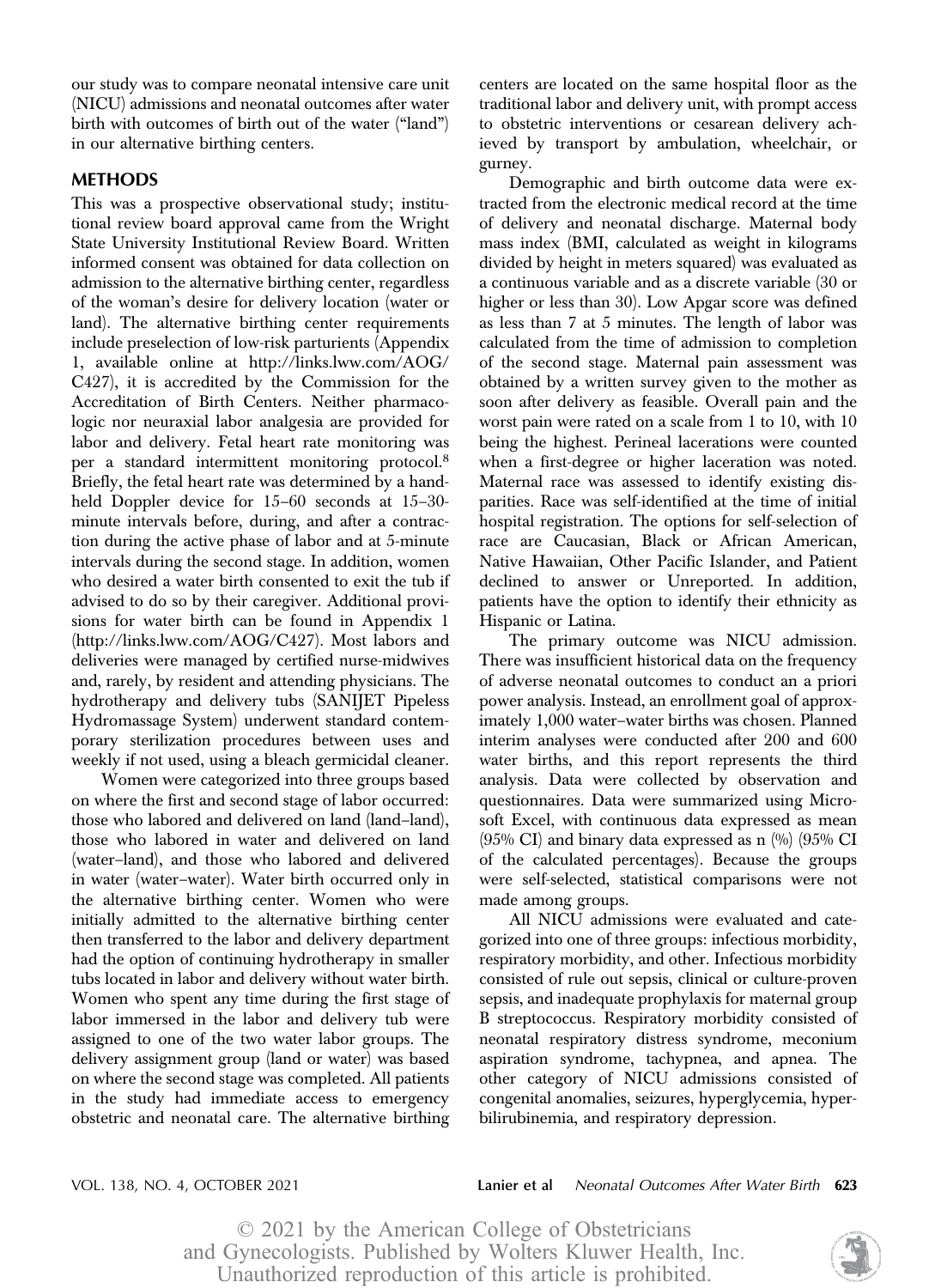### Table 1. Maternal Demographics

| Demographic                       | Land–Land $(n=458)$    | Water-Land $(n=730)$    | Water-Water $(n=889)$    |
|-----------------------------------|------------------------|-------------------------|--------------------------|
| Gestational age at delivery (wk)  | $39.5(39.4 - 39.5)$    | 39.7 (39.6–39.7)        | 39.6 (39.5–39.6)         |
| Maternal age (y)                  | $29.8(29.3-30.2)$      | 29.37 (29.0–29.7)       | $30.03(29.7-30.4)$       |
| Maternal BMI (kg/m <sup>2</sup> ) | $30.3(29.9-30.8)$      | $30.5(30.2 - 30.9)$     | $31.7(31.3 - 32.0)$      |
| BMI higher 30                     | $214(46.7)(42.1-51.4)$ | 306 (41.9%) (38.3–45.6) | 362 (40.7%) (37.5-44.0)  |
| Length of education $(y)$         | $14.9(14.6-15.1)$      | $14.6(14.4 - 14.8)$     | $14.72(14.5 - 14.9)$     |
| Prior preterm birth               | $21(4.5)(2.9-6.9)$     | $22(3.0\%) (1.9-4.5)$   | 40 $(4.5\%)$ $(3.2-6.1)$ |
| <b>Nulliparous</b>                | $125(27)(23.3-31.6)$   | 330 (45) (41.6–48.9)    | $211(24)(20.1 - 26.7)$   |
| Married                           | 367 (80) (76.2–83.7)   | 590 (81) (77.8–83.6)    | 743 (83.6) (81.0–86.0)   |
| Alcohol use                       | $5(1)(0.4-2.5)$        | $3(0.4)(0.08-1.2)$      | $2(0.2)(0.03-0.8)$       |
| Tobacco use                       | $3(0.7)(0.1-1.9)$      | $6(0.8)(0.3-1.8)$       | $8(0.9)(0.4-1.8)$        |
| Recreational drug use             | $0(0)(0.0-0.8)$        | $0(0)(0.0-0.5)$         | $7(0.8)(0.3-1.6)$        |

BMI, body mass index.

Data are mean (95% CI) or n (%) (95% CI).

# RESULTS

There were 2,077 deliveries from April 2015 to December 2019. These deliveries consisted of 458 land–land deliveries, 730 water–land deliveries, and 889 water–water deliveries (Table 1).

The rate of NICU admission was 2.8% (95% CI 1.5–4.8%) for land–land deliveries, 4.1% (95% CI 2.8– 5.8%) for water–land deliveries, and 2.0% (95% CI 1.2–3.2%) for water–water deliveries. There was no difference in the mean length of labor or percentage of perineal lacerations among the three groups (Table 2). Patients in the water–water group reported less overall pain and lower pain levels for the worst pain experienced during delivery. Those in the land–land group had a higher rate of cesarean delivery (10.5%, 95% CI 7.8–13.7%) compared with those in the water–land group (6.0%, 95% CI 4.3–7.9%, Table 2).

There was no difference in the primary outcome of NICU admission or in the secondary outcomes of birth weight, low 5-minute Apgar score, neonatal resuscitation, and neonatal mortality among the three groups (Table 3). A post hoc power analysis revealed a 70% power (alpha=0.05) to detect a 2.1% difference in NICU admissions between the water–land and water––water groups. There were 30 neonates admitted to the NICU born to women who initially

There was one neonatal death, in the water–land group, to a woman who had intended to deliver in water and experienced an umbilical cord prolapse after spontaneous rupture of membranes. Fetal bradycardia was detected by handheld Doppler, and the woman was transferred for emergent cesarean delivery; however, the newborn did not survive. There was no difference in admission diagnostic categories among the three groups for any category: infectious, respiratory morbidities, or other (Table 4 and Appendices 2–4, available online at [http://links.lww.](http://links.lww.com/AOG/C427) [com/AOG/C427](http://links.lww.com/AOG/C427)).

## **DISCUSSION**

This prospective study of water birth demonstrates an overall low rate of adverse neonatal outcomes, with no increase when delivery occurred immersed in water compared with delivery on land in a low-risk

| Outcome                   | Land–Land $(n=458)$   | Water-Land $(n=730)$   | Water-Water $(n=889)$  |
|---------------------------|-----------------------|------------------------|------------------------|
| Length of labor (h)       | $11.5(10.6-12.4)$     | $11.6(10.9-12.3)$      | $11.3(10.7-12.0)$      |
| Overall pain score (1-10) | $8.3(8.2 - 8.5)$      | $8.1(8.0-8.2)$         | $7.7(7.6 - 7.8)$       |
| Worst pain $(1-10)$       | $9.4(9.3-9.5)$        | $9.4(9.3-9.5)$         | $9.2(9.1-9.3)$         |
| Perineal laceration       | 87 (19.0) (15.5–22.9) | $161(22.1)(19.1-25.2)$ | 183 (20.6) (18.0–23.4) |
| Cesarean delivery         | 48 (10.5) (7.8–13.7)  | 43 $(6.0)$ $(4.3-7.9)$ | n/a                    |

n/a, not applicable.

Data are mean (95% CI) or n (%) (95% CI).

Table 2. Maternal Outcomes

### 624 Lanier et al Neonatal Outcomes After Water Birth **CHALL CONSTETRICS & GYNECOLOGY**

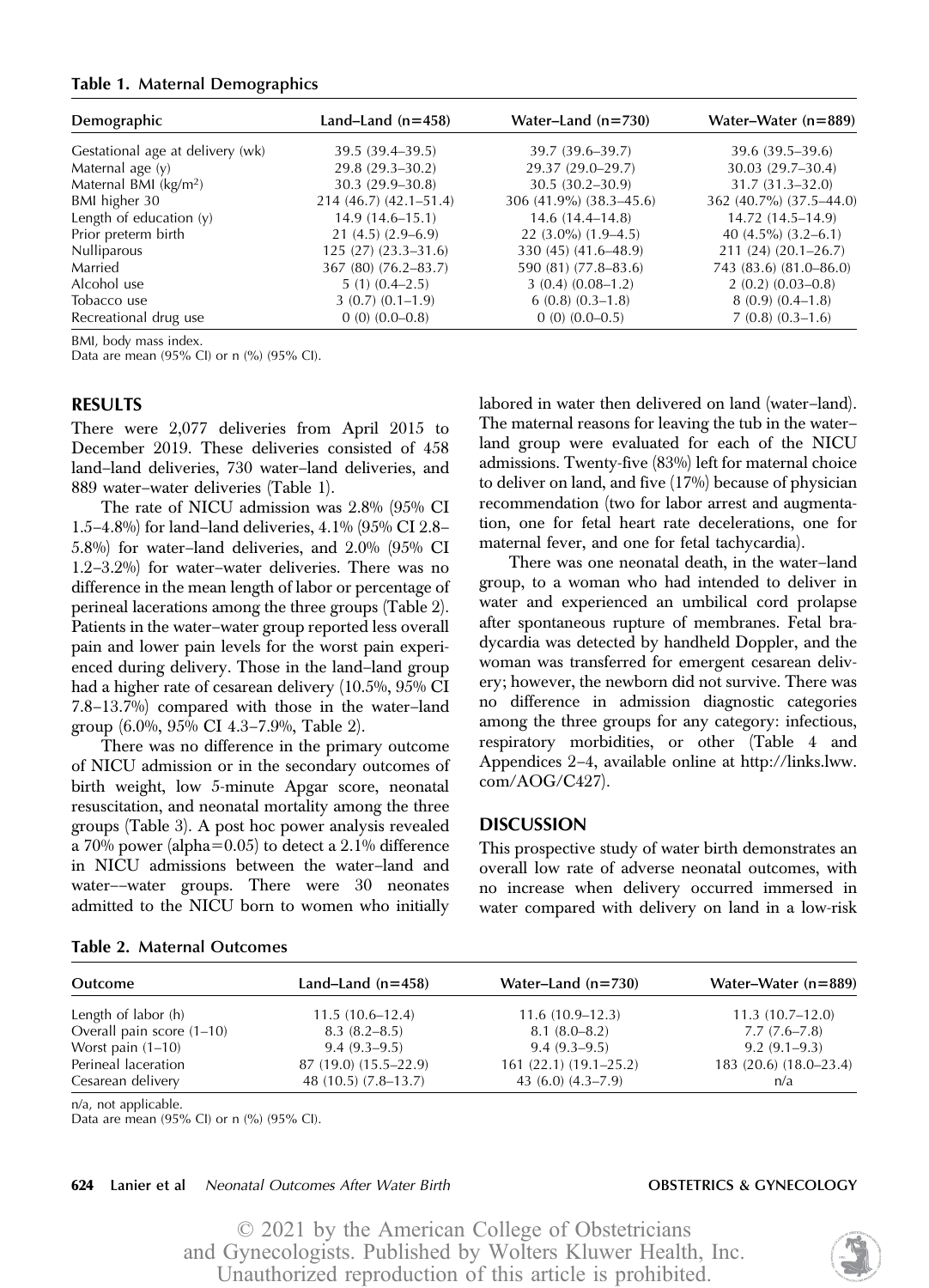# Table 3. Neonatal Outcomes

| Outcome                       | Land–Land $(n=458)$  | Water-Land $(n=730)$ | Water-Water $(n=889)$   |
|-------------------------------|----------------------|----------------------|-------------------------|
| NICU admission                | $13(2.8)(1.5-4.8)$   | $30(4.1)(2.8-5.8)$   | $18(2.0) (1.2 - 3.2)$   |
| Neonatal mortality            | $0(0-0.8)$           | $1(0.1)(0-0.8)$      | $0(0-0.4)$              |
| 5-min Apgar score less than 7 | $4(0.9)(0.2-2.2)$    | $4(0.6)(0.2-1.4)$    | $3(0.3)(0.1-1.0)$       |
| Need for resuscitation        | $3(0.7)(0.1-1.9)$    | $5(0.7)(0.2-1.6)$    | $9(1.0)(0.5-1.9)$       |
| Birth weight (g)              | $3,610(3,565-3,655)$ | 3,597 (3,565-3,629)  | $3,559$ $(3,531-3,587)$ |

NICU, neonatal intensive care unit.

Data are n (%) (95% CI) or mean (95% CI); the CI for binary data with zero occurrences is one-sided 97.5%.

population admitted to an alternative birthing center. Low 5-minute Apgar scores and neonatal resuscitation were not different among the groups. Neonatal intensive care unit admission diagnoses were similar among the groups, with no difference in the morbidity categories. We found a significantly lower rate of cesarean birth when women labored in water and delivered on land compared with labor and delivery on land.

In a systematic review published in 2003, Pinette et al reported freshwater drowning, neonatal hyponatremia, neonatal waterborne infectious disease, cord rupture with neonatal hemorrhage, hypoxic ischemic encephalopathy, and death as possible complications of water birth.<sup>1</sup> The specific waterborne infections described were pseudomonas sepsis and legionella, which we propose were due to noncontemporary protocols for tub cleansing. The one neonatal death in our study was after spontaneous rupture of membranes while laboring in the water. We did not observe any of the other complications reported in Pinette et al's review.

The initial concerns regarding potential increased neonatal morbidity and mortality with water birth were likely fueled by low-level evidence. The 2014 Committee Opinion quoted individual case reports and case series that were 10–20 years old (Immersion in water during labor and delivery. Committee Opinion No. 594 [withdrawn]. American College of Obstetricians and Gynecologists. Obstet Gynecol 2014;123:e912– e5. doi: 10.1097/01.AOG.0000445585.52522.14). The current Committee Opinion, published in 2016, relies on systemic reviews and meta-analyses to conclude, "there are insufficient data on which to draw conclusions regarding the relative benefits and risks of immersion in water during the second stage."<sup>3</sup>

Sidebottom et al in 2020 reported a 2.9% proportion of NICU or special care nursery admission in a retrospective study of 314 water immersion deliveries.9 When the water immersion births were compared with a matched group that did not labor or deliver in water, they found that the NICU admissions were significantly lower in the water immersion deliveries. Our chosen comparison groups were women who met the eligibility criteria for alternative birthing center labor and delivery and chose to deliver on land with either land or water labor, and we did not find a difference in NICU admissions.

A strength of our study is its prospective nature, with two comparable comparison groups. We also had a large sample size compared with prior publications. In addition, our protocols include the use of contemporary tub sterilization procedures, which we believe mitigated the neonatal infectious morbidity described in earlier reports. The relatively large number of water births in our study adds to the volume of data supporting this practice. A limitation of our study is that it was not intent to treat. If a woman who intended to deliver in water required labor augmentation, desired pain relief, or needed an operative vaginal or cesarean delivery, she was placed in the water–land group. The selection of the delivery location for group assignment compared with the woman's stated intent at the time of alternative birthing center presentation was pragmatic. Many women were uncertain about where they wanted to deliver, whereas others who planned for delivery on land precipitously delivered in the tub.

| <b>Morbidity Category</b> | Land–Land $(n=13)$ | Water-Land $(n=30)$ | Water–Water $(n=18)$ |
|---------------------------|--------------------|---------------------|----------------------|
| Infectious                | 5 (38) (14–68)     | $13(43)(25-63)$     | $5(28)(10-53)$       |
| Respiratory               | $1(8)(0.2-36)$     | $6(20)(8-39)$       | $4(22)(6-47)$        |
| Other                     | $7(54)(25-81)$     | $11(37)(20-56)$     | $9(50)(26-74)$       |

Table 4. Overall Neonatal Intensive Care Unit Admissions

Data are n (%) (95% Cl %).

## VOL. 138, NO. 4, OCTOBER 2021 **Lanier et al** Neonatal Outcomes After Water Birth 625